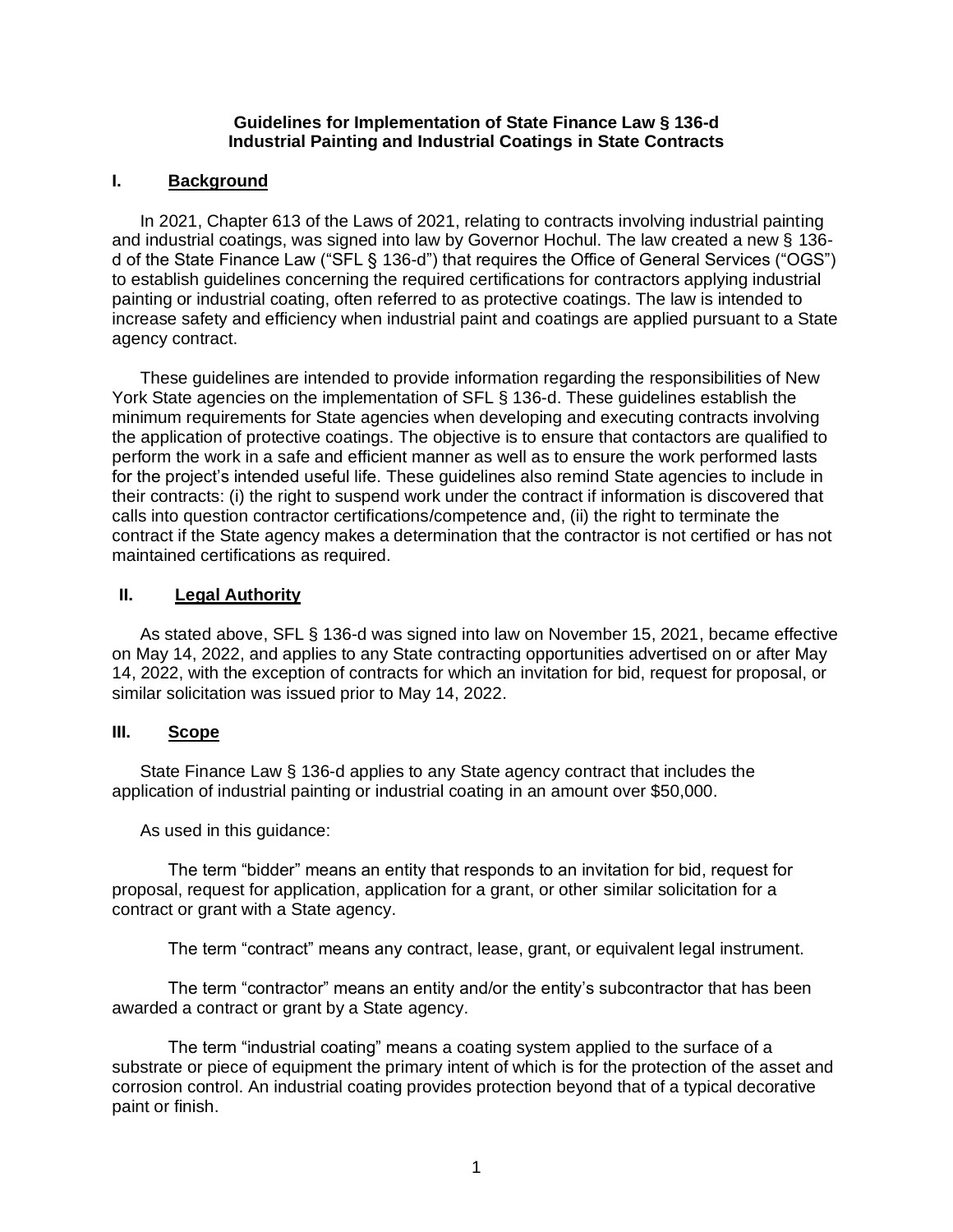The term "industrial painting" means the field of applying an industrial coating.

The term "miscellaneous metals" means metal products that are not part of the primary structural systems in a project. These include, but are not limited to railings, stairs, utility specialties, mechanical and electrical supports, relieving angles, sill angles, small supporting structures, etc.

The term "surface preparation" means the preparation or cleaning of the surface of an asset to a specified standard prior to applying a coating.

The term "State agency" has the same meaning as such term is defined in State Finance Law § 160.

The term "vendor" may mean either a bidder or a contractor awarded or being considered for award of a State contract.

### **IV. Industrial Coating Certification Requirements**

This section is intended to provide guidelines for State agencies to develop contract documents for industrial coating system projects.

### **A.** *During Contract Development*

If a project will require industrial coating or industrial painting, the contract documents should include detailed specifications for industrial coating system materials and application processes. The detailed specifications should outline minimum certification requirements for surface preparation, coating system application, and quality control. Contract documents should establish the qualifications required for the application of the coating system to be used and include specifications for the collection and disposal of waste generated during the application of industrial paints and coatings, as well as measures to minimize waste and control pollution during cleaning and painting or coating operations.

Contract documents and specifications should include the following:

- 1. Technical requirements of the coating system.
- 2. Application procedures for the coating system, including surface preparation requirements and disposal requirements. Surface preparation and coating system application requirements should be in accordance with industry standards as set forth by the Association for Materials Protection and Performance (AMPP).
- 3. Contractor's quality control inspection procedures for surface preparation and coating system application.
- 4. Construction submittal requirements for contractors. Contractors should be required to submit, for review and approval:
	- a. Documentation indicating a minimum number of successfully completed coating system installations with a scope similar to that of the project (e.g., at least five similar installations).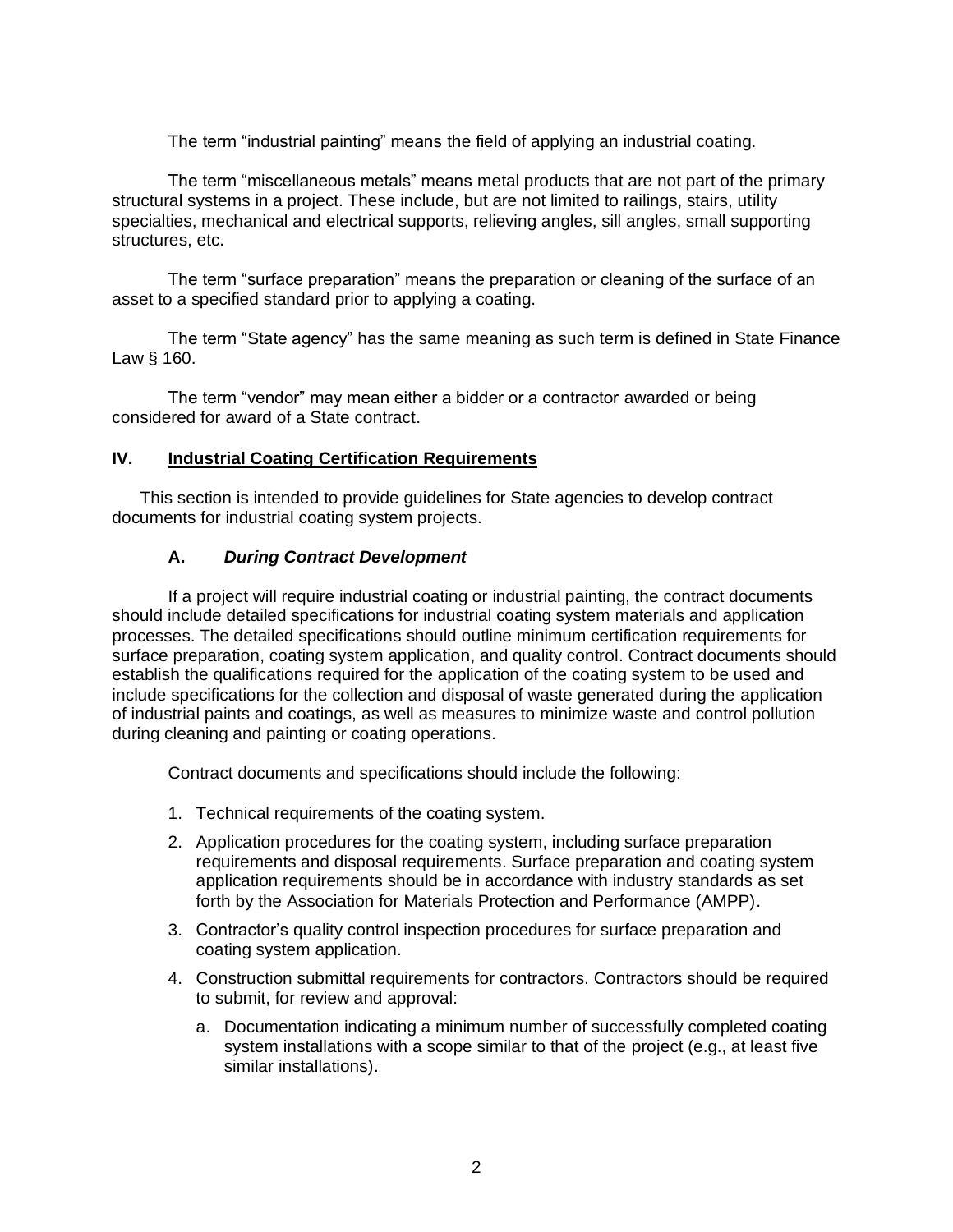- b. Documentation that its project employees have minimum coating system training, such as AMPP Coating Application Specialist 1 (CAS1) certification or its equivalent, and have completed the OSHA 10-hour course.
- c. Documentation that its project employees have completed fall protection training, scaffold erector training, suspended scaffold user training, respiratory protection training, and fit training, as applicable to the project.
- d. Documentation that its project employees have completed minimum certification requirements for coating system application, such as AMPP Quality Procedure 1 (QP1) certification for field coating application or its equivalent, and AMPP Quality Procedure 2 (QP2) certification for field coating removals or its equivalent, as applicable to the project.
- e. Documentation of its quality control requirements and processes, such as AMPP Quality System 1 (QS1) certification for implementing and documenting quality control and record-keeping or its equivalent.
- f. Credentials for the qualified quality control representative for the project (the quality control representative should not be the project foreman).
- g. For work involving disturbance or abatement of lead-based paint, documentation that its project employees have received safety training for hazardous materials, such as AMPP Lead Paint Removal and AMPP Lead Paint Worker Safety training or their equivalent. The training specific to industrial coating application is a higher standard than would be typically required by contract and by OSHA. Hazardous material handling and/or disposal should be in accordance with federal, State, and local requirements.

The contract should also include language giving the State agency (i) the right to suspend work under the contract if information is discovered that calls into question contractor certifications/competence and, (ii) the right to terminate the contract if the State agency makes a determination that the contractor is not certified or has not maintained certifications as required.

# **B.** *Prior to Contract Award*

State agencies should confirm during the bid review that the bidder will provide the minimum certification requirements as identified in the contract. A bidder's inability to satisfy the minimum certification requirements would serve as cause to reject the bid as non-responsive.

SFL § 136-d has no effect on an entity's status as a responsible vendor.

# **C.** *During Contract Performance*

State agencies should review and approve certification documentation submitted by the contractor to confirm that the minimum certification requirements have been met. Certification requirements should be maintained for the duration of the contract.

If the State agency discovers adverse information indicating that the contractor may no longer meet its contractual obligations for certifications and/or quality control requirements, the State agency should conduct an investigation. The State agency should notify the contractor and provide the contractor with an opportunity to be heard, and potentially take corrective action, prior to making a final determination that the contractor has not met its contractual